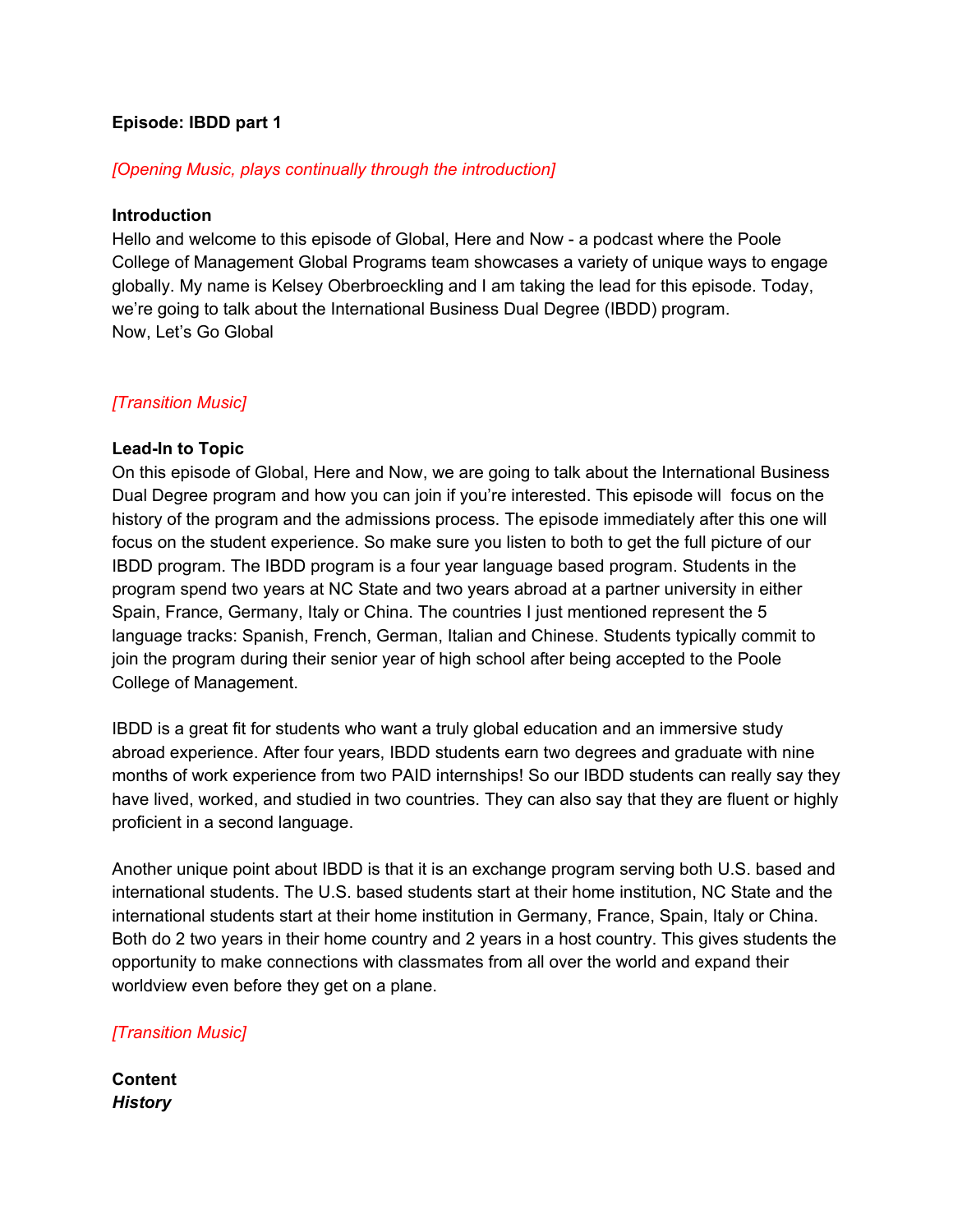Let's take a moment to share a little history and background on how IBDD has grown over the years. The IBDD program began in 2011 under the leadership of Dr. Ira Weiss with 2 language tracks, German and French. The first class was made up of 3 German students coming from ESB Business School in Reutlingen, Germany. IBDD started shortly after Poole joined the International Partnership of Business Schools (IPBS), a consortium of leading business schools in Europe, North and Latin America, which we are still a part of today.

Since then, we have expanded to include the Spanish track with ICADE Business School in Madrid, Spain and Università Cattolica del Sacro Cuore in Piacenza, Italy. More recently, we are working on a new partnership in China with the Antai College of Economics and Management at Shanghai Jiao Tong University.

2020 marks IBDD's 10th anniversary with 101 alumni! Our alumni have accomplished big things with some even working internationally, a dream of many IBDD students. Some notable companies that hired our students include Google, Lenovo, bioMerieux, Credit Suisse, Aldi, Porsche Consulting, etc. Some of our students have even gone on to pursue graduate studies like MBAs with major universities in the U.S. or abroad.

## *[Transition Music]*

## *Application and Our Ideal Student*

Next we're going to talk about the application process and what kind of students we look for. Typically, we start recruiting students in high school, both in-state and out of state. Students can connect with the Global team as early as their freshman year of high school but the key is to be engaged during their senior year as that is when college applications start.

To join the the program, students need do the following 3 things:

- 1. Apply and be admitted to the Poole College of Management prospective students should select "business administration - international business" as their 1st choice major. We recommend applying to the early decision deadline for the best chances of getting accepted. This is typically on November 1st but make sure to check NC State's Admissions website for more details on dates and deadlines.
- 2. Have an intermediate to advanced level of language proficiency in the desired language track.
- 3. Meet with the Director of Global Programs, Mr. Robert Sandruck, for an informational interview

As I said earlier, generally students join sometime during their senior year after being accepted to NC State as freshmen *but* we also have students transfer to the program from a community college or other institution. We've also had students discover the program while they're at NC State sometime during the freshmen or sophomore year. As long as a student has the language skills, is motivated and willing to put in the work, the transition is possible. There are many paths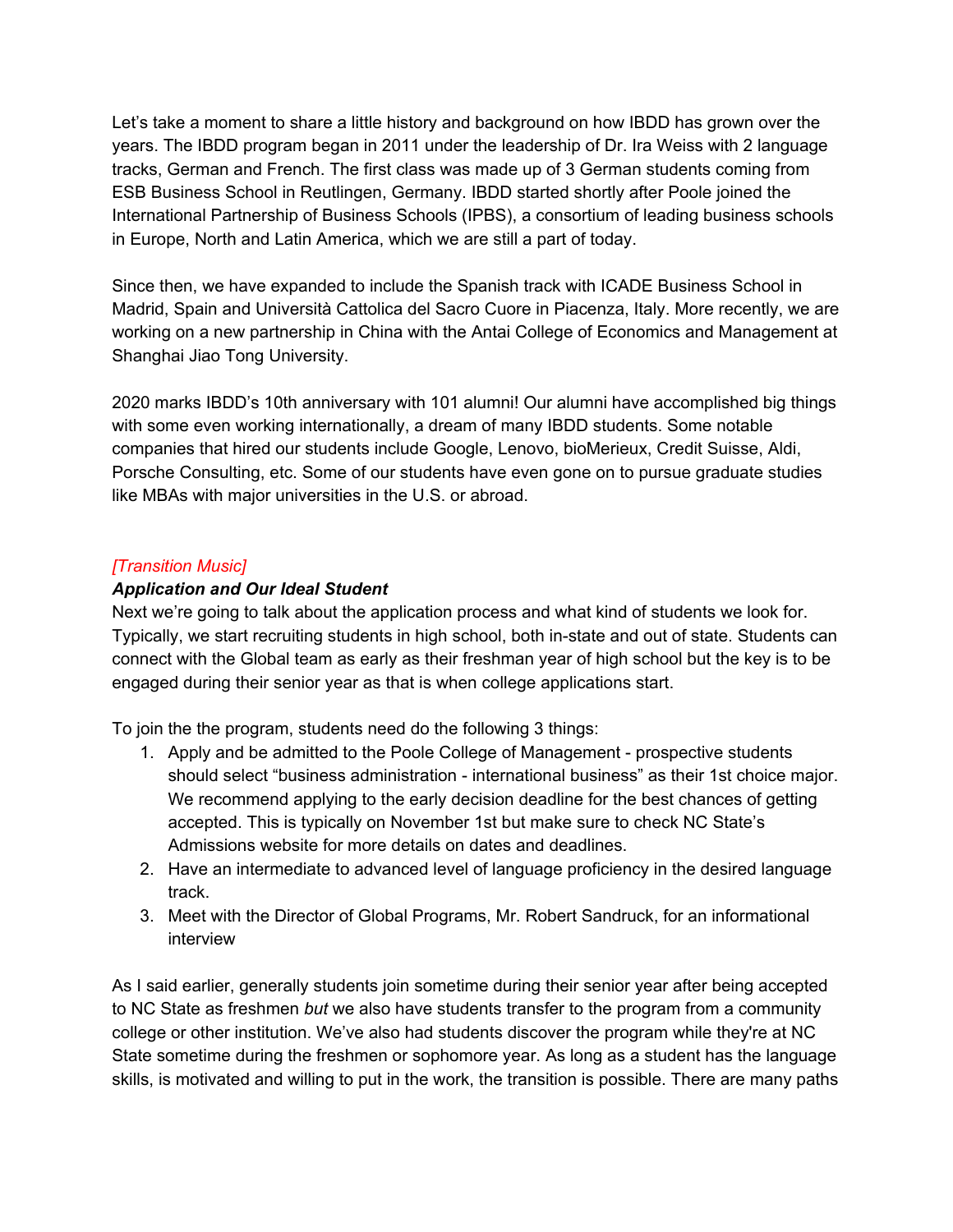to IBDD and the IBDD team loves finding students with all types of experiences and backgrounds. So don't be hesitant to pursue IBDD if you don't fall into the typical experience.

The curriculum is accelerated because students are completing two degrees and internships in only 4 years. Because of this, we look for students that are not only adventurous but also organized and driven. These students are very goal-oriented and typically focused on the big picture.

In terms of **costs**, students pay NC State's tuition and fees for all four years. While students are abroad their housing and other living and educational expenses are paid locally, which can sometimes be less expensive than the U.S. or Raleigh!

## *[Transition Music]*

### **Interviews with Students**

Kelsey Oberbroeckling: Our first interview today is with Sam Jaouiche, a first year student on the German track. Welcome to the podcast, Sam.

Sam Jaouiche: Hi, thank you so much for having me.

Kelsey Oberbroeckling: Yes. Let's start by telling us a little bit about yourself and how you found your way to the IBDD program.

Sam Jaouiche: Yeah, of course. So I am currently a freshman at NC state's is my first semester and I am part of the international business degree program, which means I am currently studying for a business, business administration major. I graduated from high school in South Carolina and I'm currently living with my family in Boone, while we are stuck at home.

And I actually found the IBDD program while I was actually touring at another university. So I had become somewhat upset because I kept touring all these universities and I couldn't find exactly what I was looking for. Which was a very immersive German language program. And so I was touring University and my mom and I were just talking about it. And we did some research online and I was able to find the IBDD program at NC State and then I visited state and the rest is kind of history.

Kelsey Oberbroeckling: Yeah. That's awesome. You mentioned that you were looking for. You know, an intensive immersive German language experience. So I BDD is definitely a good fit for you. So tell me about your experience with German. How long have you been learning it or immersing yourself with the language and culture.

Sam Jaouiche: Yeah. Okay, so this is actually my first time ever, taking a German class. So I'm doing A German course at NC State and before that I had only learned German for a year, but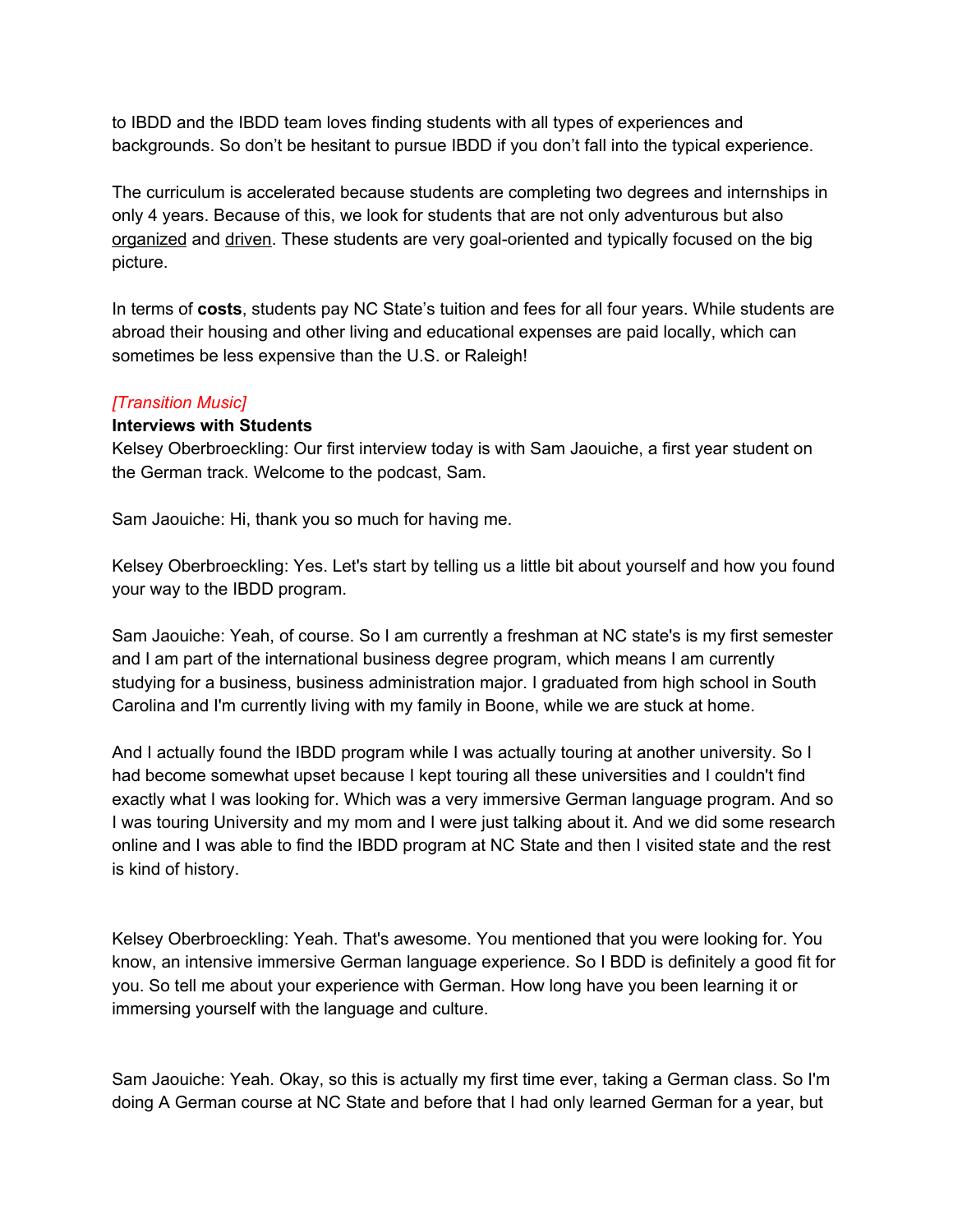not in a normal classroom setting. So my dad is Lebanese and German. So his mom is actually from Germany, but he grew up in Lebanon and then when he was 10 they move to Germany. So I always grew up hearing about my German family from my dad and we visited Germany, a few times. But I actually had never learned German before and then I heard about the congress Buena shop youth exchange program, which is a high school immersive year long exchange program. And I ended up doing that my junior year of high school, so I went into it knowing no German before and I lived with a host family there for my entire junior year. And that's pretty much the way that I learned all of the German that I know now.

Kelsey Oberbroeckling: That is so cool. So it sounds like you've already had some experience in Germany and clearly something clicked because you are set to study in Germany for two years as part of the IBDD program.

Sam Jaouiche: Yeah, no, I absolutely fell in love with the country. And that's what really made me want to choose such an immersive program.

Kelsey Oberbroeckling: Right. And I also have family roots in Germany, I was able to visit for the first time in 2019 and also thought it was an amazing country and culture. So I, I get the love for it.

Sam Jaouiche: Yeah, it's beautiful and the heritage everything about it.

Kelsey Oberbroeckling: Can't get enough. Let's shift gears a little bit. What do you think is the biggest benefit of a program like IBM DD and what was the biggest selling point for you.

Sam Jaouiche: So the biggest selling point for me was that it was two years long and That can be scary for some people but in my year abroad I really found that I didn't start to become a part of my host family, my community, my culture until I was there for about six months, almost And it was hard at first, but once it clicked it was like I had a whole life there. And every university I looked at it was like, oh, you can do a semester abroad or maybe a year if you can make it work. And I just didn't think that was enough time to really become a part of that community and become immersed and everything there. So the fact that IBDD was actually like, not just the study abroad, but actually living there was what really just made me want to do it the most.

Kelsey Oberbroeckling: That sounds great. And you're right, it's, you can definitely make a life for yourself in a semester or a year abroad, but you can really put some roots down if you're there for two years. So Yeah, I agree. Huge point

Sam Jaouiche: No matter how much time you are abroad like it'll be an experiential never forget. But I just think being there for so long. You really just become a part of the country that you're living in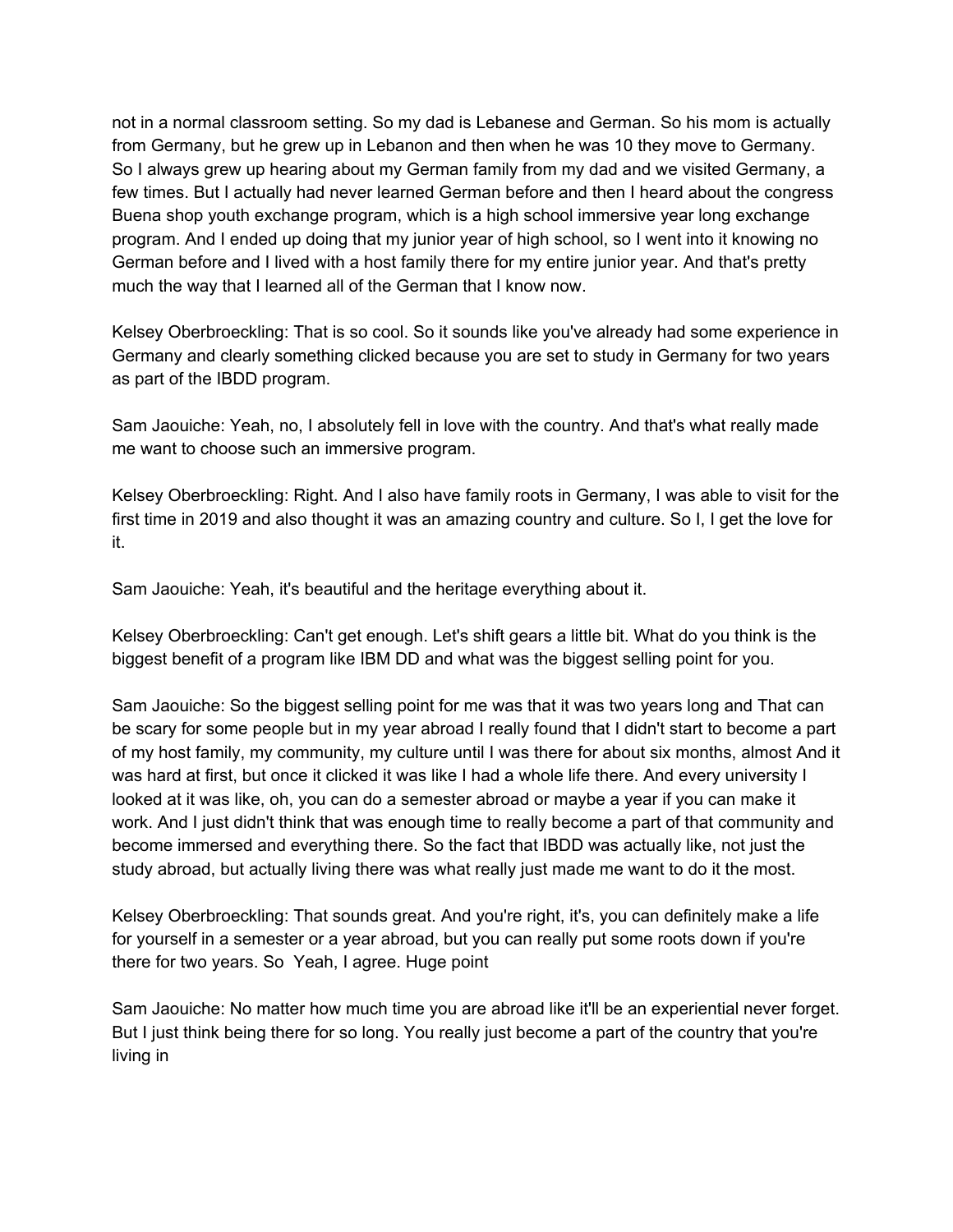Kelsey Oberbroeckling: Mm hmm. So I know you've talked about your love for Germany, but what do you think you are most excited about when you're set to go abroad in the fall of 2022

Sam Jaouiche: I think I am. I'm very excited to go to a different type of university because I mean obviously there are so many different types of universities in the United States as well. But I think the schooling system in Europe, and especially in Germany is seems so different and I think it'll be really interesting to take my two years at NC State and then see how it compares with two years at university in Germany, so I'm just really excited to start German classes and just be fully immersed in what their system is like and be back in that culture.

Kelsey Oberbroeckling: Right, absolutely. You are definitely going to be at a German institution and absolutely different. So it's so exciting that you are interested in that really heavy on the study aspect of the study abroad program that's wonderful. What advice would you give to students who are starting or preparing for college applications?

Sam Jaouiche: Yeah, so I think the best advice that somebody can take is to just be very authentic and true to yourself in your college applications. So when you're writing your essays, it should really be your voice and your raw emotions and feelings that you put into your work, because that's something that I think universities can see and appreciate And it sets you apart from a lot of people because your experiences are unique to yourself. And I think you, it's important to somewhat push your boundaries, even when you're writing your essays. And I know with some of the essays. I was writing. I was really like digging down deeper Into my true feelings. My true experiences and sometimes I was a little uncomfortable. But I think when you're pushing your boundaries. That's how it should be. And I think that a lot of universities appreciate seeing that emotion and those feelings from you.

Kelsey Oberbroeckling: Yeah. That's awesome. Advice saying to yourself, is vital and I can see how that passion within yourself is motivated you to study German to go abroad live there and all of that wonderful

Sam Jaouiche: Yeah.

Kelsey Oberbroeckling: I guess the last question that I have for you is a fun one. What would you say would be your dream job.

Sam Jaouiche: Yeah, so that's like a hard question because there's so many things that I love about what I hope for my future, at least so obviously I'm On the business track hopefully finance and I think the one thing I can say about my dream job is that I want it to be something Where I'm able to make connections with different companies and people all across the world. So I don't want to just be confined to one place or one Corporation. I like the idea of everybody working together and being able to make those connections with people from all different corners of the world.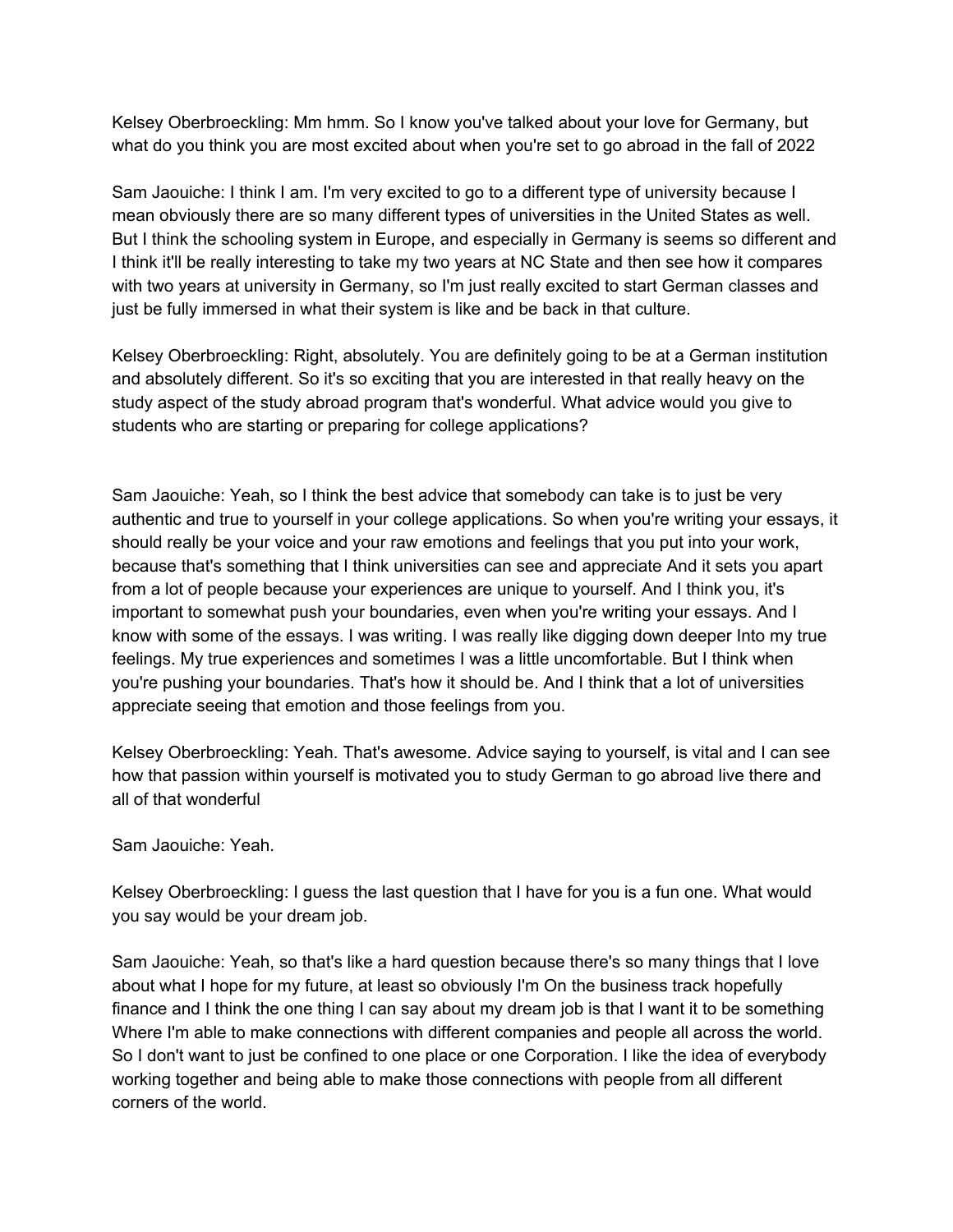Kelsey Oberbroeckling: Wonderful. So sounds like a work in progress, but definitely global mindset. Oh yeah, that sounds like a dream to me so Thank you for sharing, Sam. Thanks for joining us today and good luck with your studies.

Sam Jaouiche: Yeah, thank you so much for having me.

## [Transition music]

Kelsey Oberbroeckling: Our next interview is with David Atik a transfer student on the French track of the IBDD program, welcome David. Thank you.

David Atik: Thanks for having me.

Kelsey Oberbroeckling: Yes, of course. Why don't we begin with you telling us a little bit about yourself, where you're from and how you found your way to NC State and the IB D D program.

David Atik: Yeah, so I'm a junior at state and this is my first semester here. She said, I'm a transfer student. So I got my associates degree at Wake Tech. And now it feels great to finally be here but I use my free time. I love playing tennis I bake and love traveling and that's just a lot with the IB program. But I grew up just 30 minutes south of Raleigh and Benson. So I stayed in the area pretty long, and I knew I wanted to go to stay since high school.

Kelsey Oberbroeckling: Oh good, I'm glad you found your way here. So welcome to state, Go pack. Tell me a little bit more about your French language background. Why did you choose French or what's your interest there.

David Atik: So it goes back to high school. It was foreign language track. I took and I just fell in love that you know cuz learning another language is learning a new way of life learning a new culture, learning how people interact with each other. new customs, new food, you know, it's another thing that is so important. Like I said, like I like baking in A huge part of me going to France to just try authentic French bread for the first time, but I'm is really just living through a new perspective. And I know I can get that traveling and studying in a country abroad.

Kelsey Oberbroeckling: Right, absolutely. I mean, I have been to France. And let me tell you the bread is unreal. It definitely lives up to the hype. I can confirm. When you are like looking into, you know, transferring to stay and you found the IBDD program. What kind of grabbed you what made you be like, oh, this is the place for me.

David Atik: Um, compared to other schools state was only one that had a global program where you study two years in another country and you get a degree from that and a degree from state. So it was a no brainer for me because I wanted to study abroad as long as possible. So the IB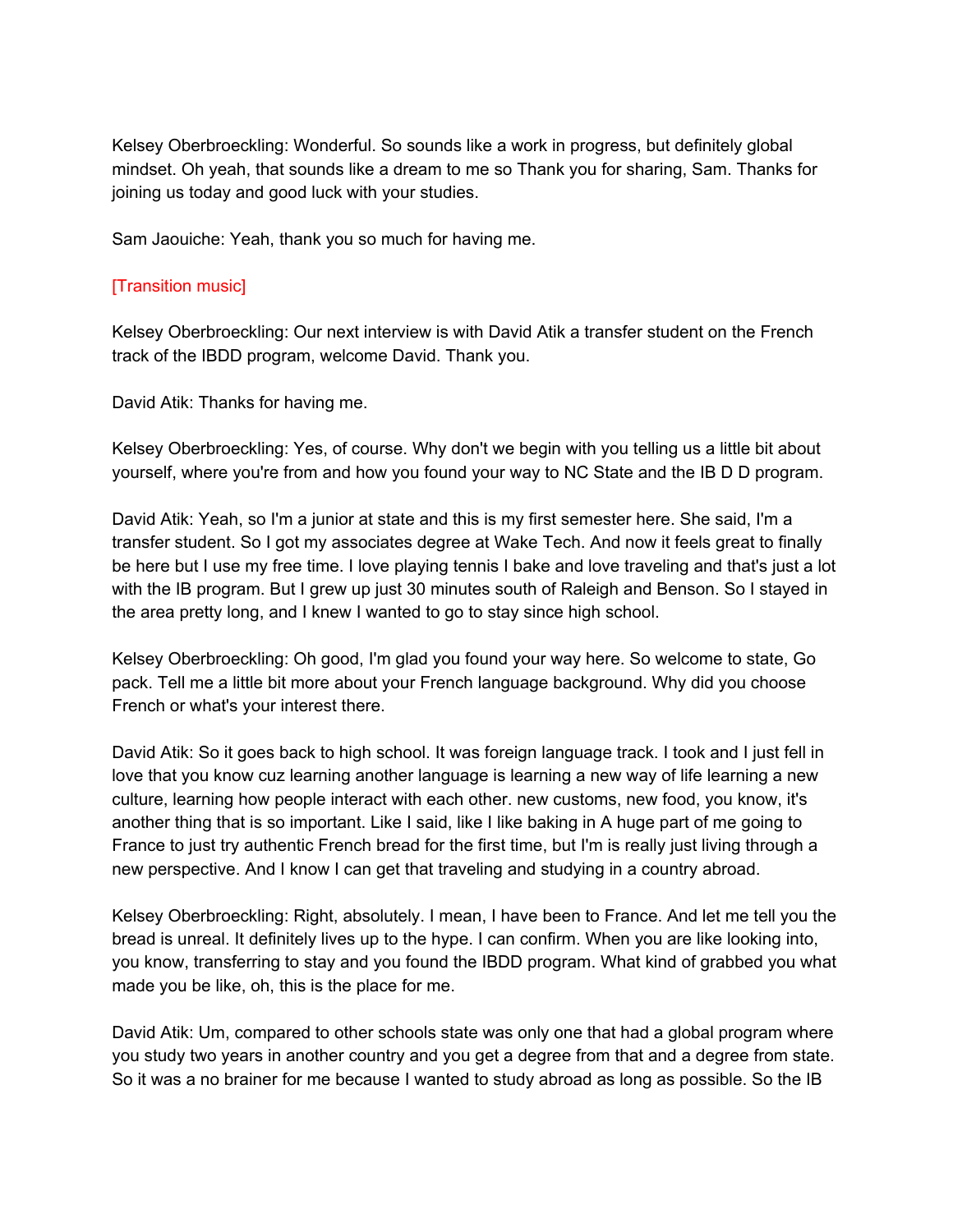program offered that and that was the main thing that really grabbed me because I wanted to you know spend as much time as I could, traveling

Kelsey Oberbroeckling: Absolutely. What advice would you give to someone who's in the same position as you someone who's transferring into state and what are interested in IB program.

David Atik: I would say the first and most important thing is to get connected with pull global and, more importantly, the Director of Global Programs. Mr. Sandruck And meet with him. One on one to really talk through of your process for transferring And you will have a very condensed schedule. When you get to state because you have to kind of catch up for classes, you need to take that state. But I would say just keep chugging along studying. Make sure you keep the GPO and you'll do fine.

Kelsey Oberbroeckling: Yeah, that is the simplest advice, but the best advice good notes have a couple of more fun and questions for you. What are you most excited about for going and studying in France. I know you mentioned The bread. But is there anything else you're looking forward to

David Atik: I'm being in Europe in general because it's so much easier just to go to a neighboring country when you're already there. So that in seeing the landscape going to all the museums. I love museums. So at Francis, you know, it's kind of known throughout history through all these things paintings and you know the loop. So that was very exciting as well.

Kelsey Oberbroeckling: Absolutely. And can you tell me about any ideas you have of what you'd like to do after college. Like what's your dream job.

David Atik: That is a hard question. I would say my dream job right now is to travel and now the TV program provides me with that. So I guess. I just have to see where the road takes me but right now I know that I'm on the right track. Because I'm passionate about learning another language and traveling abroad in completely new environment.

Kelsey Oberbroeckling: Right, absolutely agree. I think you are on the right track. And we are so lucky to have you here at NC State in the IBDD Program, thank you again, David, for joining us today and good luck with your studies.

David Atik: Thank you. It's been a pleasure.

# [Transition music - plays through outro]

### **Outro**

Hopefully after this episode you learned about IBDD and the many paths to joining this exciting program. Thanks for listening to this episode of Global, Here and Now presented by the Poole